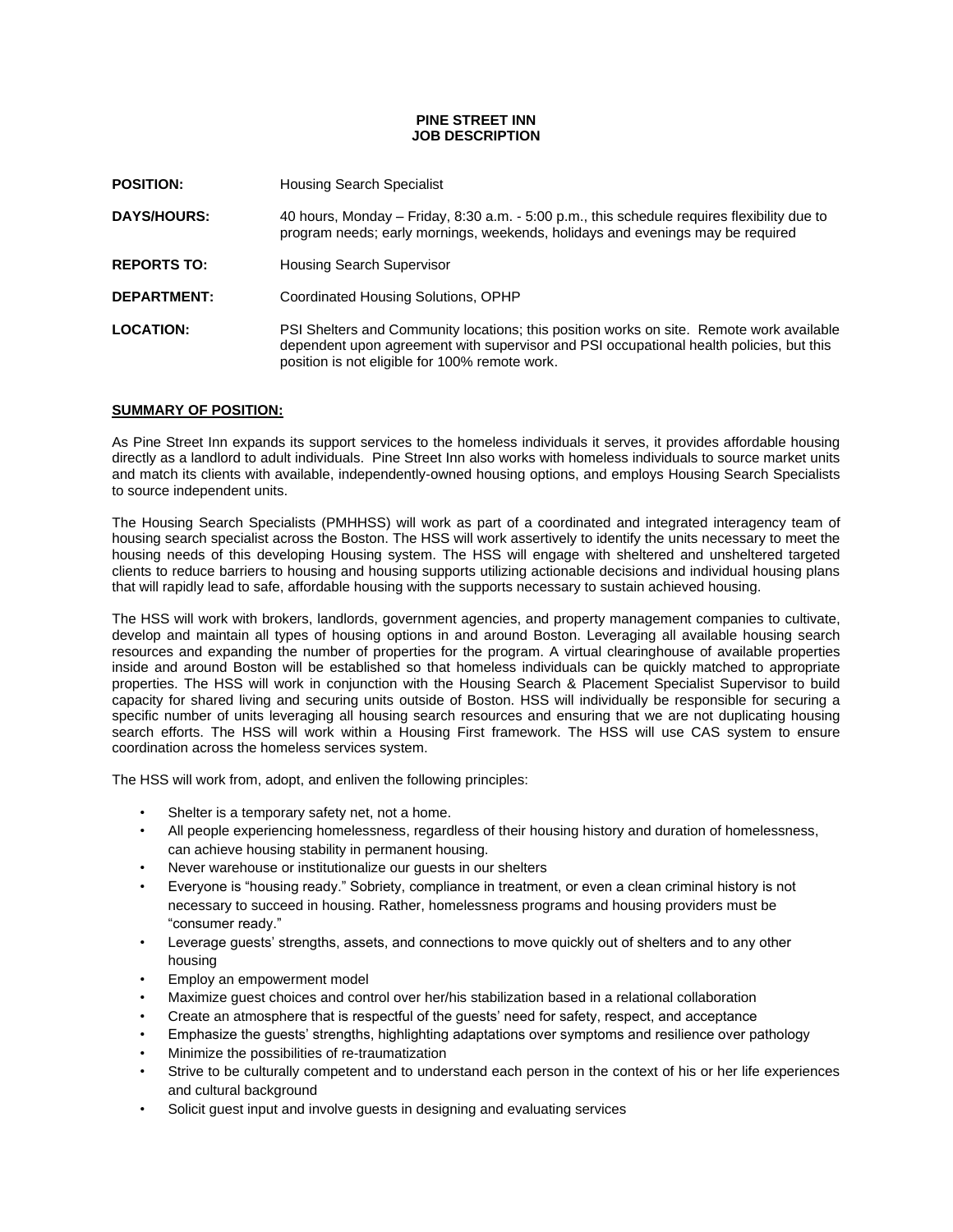# **QUALIFICATIONS**

# **EDUCATION/TRAINING:**

### REQUIRED:

- Associates in a human services related field [may be substituted for High School diploma with at least three (3) years of equivalent experience in a social service setting]
- Valid Massachusetts Driver's License
- Experience in Housing search

## PREFERRED:

- Certification, training, or formal education in counseling and/or case management or real estate and/or property management
- Bilingual Spanish/English
- Experience in property development, real estate leasing, or real estate brokeravge

## **KNOWLEDGE/EXPERIENCE:**

### REQUIRED:

- A minimum of two (2) years of experience in any of the following three areas:
	- $\circ$  Delivering services to a unsheltered population leaving in the streets often struggling with addiction and untreated or under-treated mental health concerns
	- o Customer service and sales
	- o Property development, property management, or real estate
- Strong computer and math skills including familiarity with MS Word, Excel and the ability to learn and successfully use MIS & HMIS programs
- Experience navigating systems of housing and care for homeless individuals
- Working knowledge of human services systems, housing subsidy programs and homeless referral networks
- Experience maintaining consistent communication channels, both verbal and written, between several parties (i.e. tenant, property owner, referral source, collaborating agencies, debtors and creditors).
- Experience serving as an ongoing liaison between property managers and participants as well as between participants and program funders.

### PREFERRED:

- Experience accessing local housing opportunities and subsidy programs for homeless individuals
- Practical experience in diversion, mediation, negotiation, motivational interviewing, trauma informed care, harm reduction, crisis prevention and intervention, household budgeting, rapid re-housing and service planning, recovery services – including mental health, substance use/abuse and traumatic brain injury
- Working Knowledge of Housing First and Rapid Rehousing
- Knowledge of residential lease contracts to educate clients of their rights and responsibilities.
- Experience speaking/presenting in front of medium to large size groups
- Experience providing mediation and advocacy with property owners on the client's behalf to develop a workable plan to obtain and or maintain housing.

# **PHYSICAL ABILITIES/SKILLS:**

REQUIRED:

- Ability to stand for moderate periods of time, stretch, bend, lift and assist guests up and down stairs during difficult and/or emergency situations.
- Ability to respond safely and quickly in case of emergency situations
- Ability to sit for moderate periods of time at a desk in an office while interacting with clients and/or managing documentation and completing data entry
- Must be able to drive a PSI vehicle for work use

# **MENTAL ABILITIES/SKILLS:**

REQUIRED:

- Excellent writing, documentation, math and computer skills
- Ability to establish good working relationships with internal and external program staff
- Strong decision-making, leadership ability and communication skills